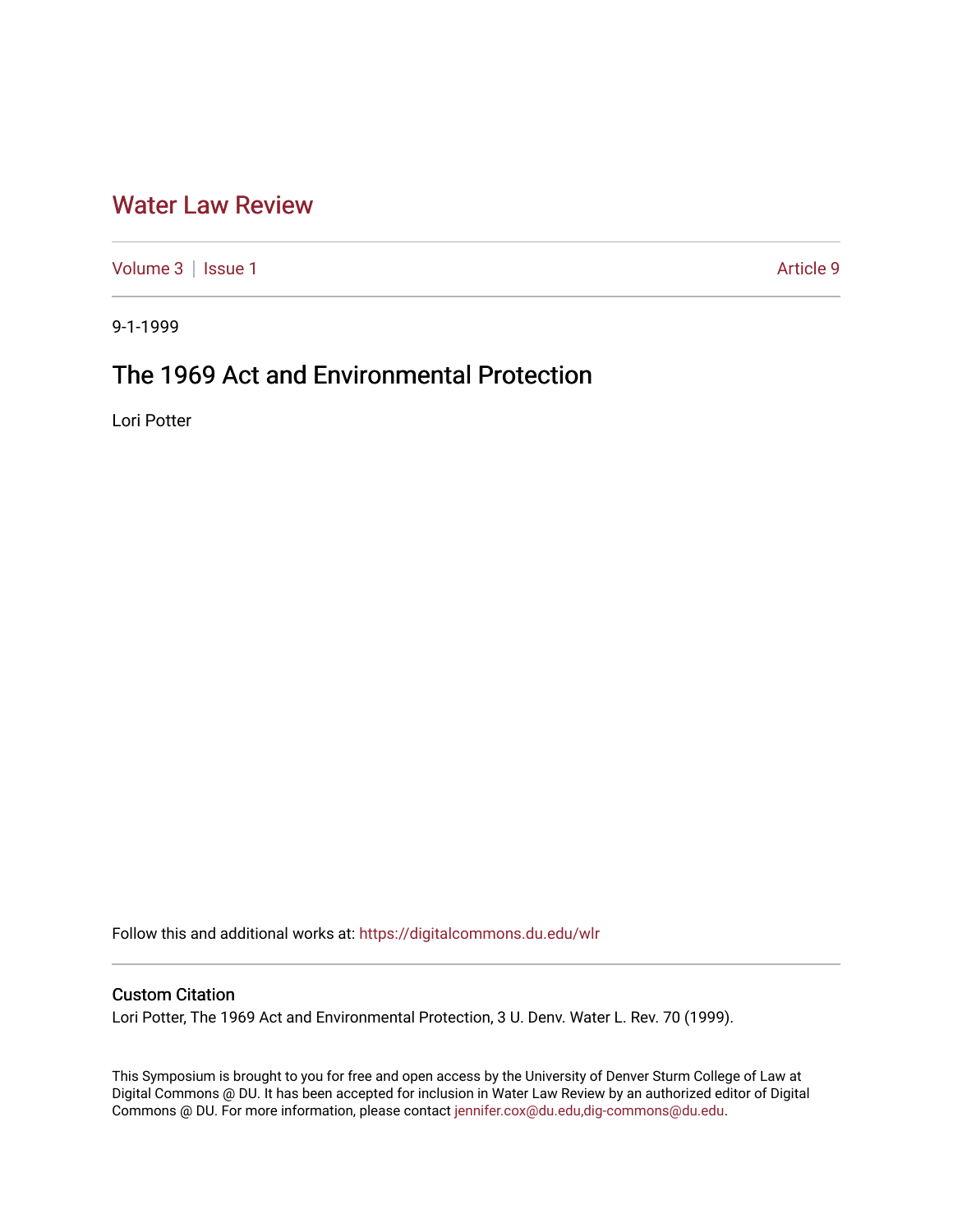### **THE 1969 ACT AND ENVIRONMENTAL PROTECTION**

#### LORI **POTTER**

| I.    |                                                                 |  |
|-------|-----------------------------------------------------------------|--|
| П.    | The Backdrop: Colorado's Instream Flow Program  70              |  |
| Ш.    | Establishing Privately-Held Instream Flow Rights 72             |  |
| IV.   |                                                                 |  |
| V.    | The Quest for a Public Interest Review of Water Right           |  |
|       |                                                                 |  |
| VI.   | The Two Little Words That Can't Be Spoken 77                    |  |
| VII.  | <b>Importing Water Quality Considerations into Water Rights</b> |  |
|       |                                                                 |  |
| VIII. |                                                                 |  |
|       |                                                                 |  |

#### **I. INTRODUCTION**

This essay might appropriately be subtitled "A Short Subject" because intersections between the 1969 Water Right Determination and Administration Act' ("the Act") and environmental protection have been few, quite by design. The Act addresses environmental concerns through a single narrow prism: the provision establishing an instream flow program under the control of the Colorado Water Conservation Board ("CWCB" or "Board") **.** This article briefly surveys the various efforts put forth in an attempt to fit environmental issues under the Act's narrow umbrella.

#### II. **THE BACKDROP: COLORADO'S INSTREAM FLOW PROGRAM**

In **1973,** the Colorado legislature enacted Senate Bill **97** to create a program with the modest goal of "preserv[ing] the natural environment to a reasonable degree."<sup>3</sup> The program sought to fit new flow rights into the prior appropriation system, a phenomenon that by 1973 had begun to flourish around the West. These rights, instream

**<sup>\*</sup>** Ms. Potter practices environmental, public land, and water law as a member of the firm of Kelly Haglund Garnsey & Kahn LLC, Denver, Colorado. She represented parties in *Aspen Wilderness Workshop, Inc. v. Colorado Water Conservation Board* and *City of Aurora v. Division Engineer of Water District 5,* two cases described in this article.

<sup>1.</sup> Water Right Determination and Administration Act of 1969, COLO. REV. STAT. **§§** 37-92-101 to -602 (1999).

<sup>2.</sup> COLO. REv. STAT. **§** 37-92-102(3) (1999).

<sup>3.</sup> *Id.*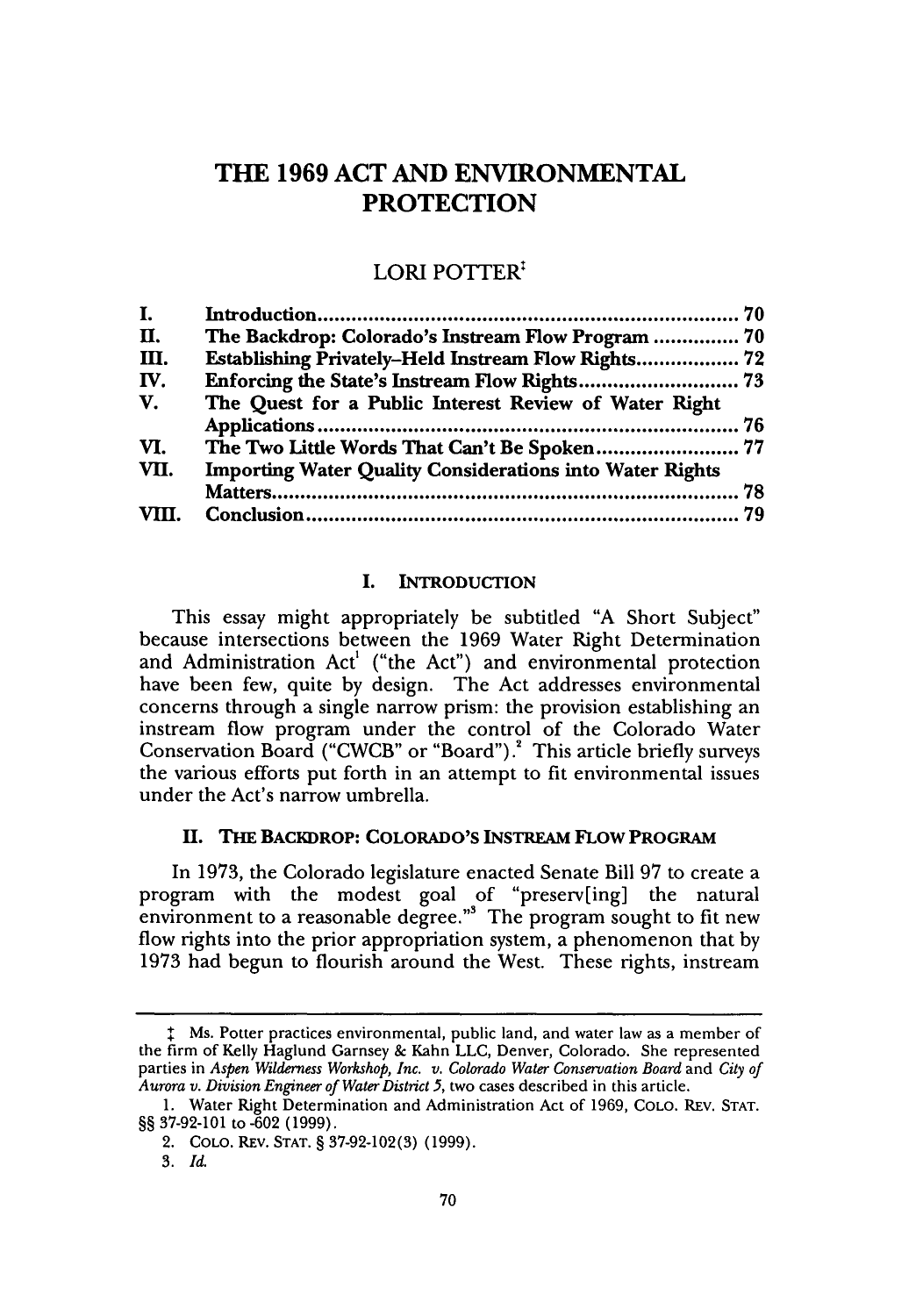flow rights, left water in the stream. The instream flow water rights adjudicated under the new program were assessed priorities "70 years junior to the senior rights on most rivers in settled areas," consistent with the prior appropriation principle of first in time, first in right.<sup>4</sup> The law allowed for the establishment of instream flows by accomplishing two important things: (1) recognizing that instream flows constituted a beneficial use of water; and (2) eliminating the diversion requirement for an appropriation of a water right.<sup>5</sup>

A number of water districts soon challenged the constitutionality of the instream flow program, as well as particular appropriations on the Crystal River.<sup>6</sup> They based their constitutional challenge on the provision in Colorado's constitution that "[t]he right to divert the unappropriated waters of any natural stream to beneficial uses shall never be denied." The Colorado Supreme Court held that the use of the term "divert" did not require diversion as a prerequisite for an appropriation, but only negated the notion that Colorado would follow the riparian doctrine. $\mathbf{F}$  In short, the law survived the challenge, but soon underwent the first of several amendments intended to respond to fears that the program might outgrow the modest goals initially set in Senate Bill 97.

In 1981, the legislature added four new subsections<sup>9</sup> designed to address the fear that the instream flow program would interfere with development and consumptive use of water in the state. These amendments affected the CWCB's appropriations in many ways, including that the Board commenced appropriation of "separate winter and summer flow rates for its instream flow reaches and divided the reaches to be preserved.., into shorter segments," results caused by a water availability finding required in one of the limitations."

In 1986, the legislature authorized the CWCB to acquire water rights for the instream flow program "by grant, purchase, bequest, devise, lease, exchange or other contractual agreement."" The 1986 amendment also required the CWCB to request recommendations from the United States Departments of Agriculture and Interior prior to appropriating instream flows. The purpose of this was to give the federal government the option of participating in the state instream flow program instead of relying on acquisition of federal reserved water rights, which were regarded as a far more intrusive means of

- 7. COLO. CONsT. art. XVI, § 6.
- 8. *Colorado River Water Conservation Dist.,* 594 P.2d at 573.
- 9. COLO. REv. STAT. § 37-92-102(3)(a)-(d) (1999).
- 10. Sims, *supra* note 5, at 124.

<sup>4.</sup> Steven **0.** Sims, *Colorado's Instream Flow Program: Integrating Instream Flow Protection Into a Prior Appropriation System, in* INSTREAM FLOW PROTECriON IN THE WEST 12-1, 12-2 (Lawrence J. MacDonnell & Teresa A. Rice, eds., rev. ed., 1993).

<sup>5.</sup> *Id.*

*<sup>6.</sup> See* Colorado River Water Conservation Dist. v. Colorado Water Conservation Bd., 594 P.2d 570, 571 (Colo. 1979).

<sup>11.</sup> COLO. REv. STAT. § 37-92-102(3) (1999).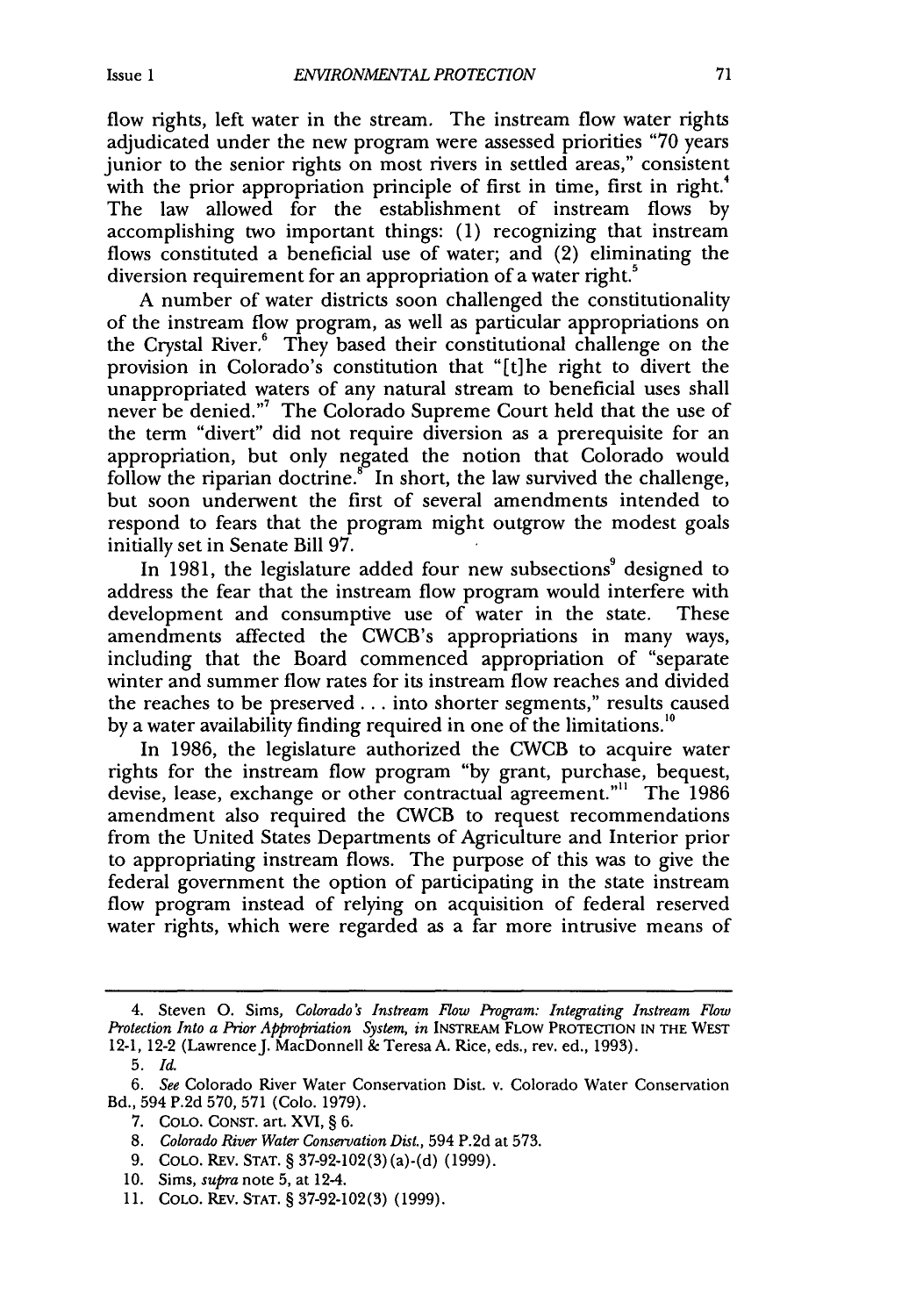protecting the environment.<sup>12</sup>

In 1987, the legislature amended the instream flow statute once again. This time it clarified that the CWCB is the only entity vested with the authority to appropriate instream flows.<sup>13</sup> The exclusivity language responded to several attempts by private parties to appropriate or assert instream flow rights, as described below in more detail.

In 1994, the legislature added a detailed provision to the Act which limited the authority of the CWCB to acquire conditional water rights or to change conditional water rights to instream inflow uses. The amendment limited the acquisition of conditional rights to water rights located in the Yampa Basin which the CWCB could use to recover a threatened or an endangered species as part of a species recovery program and to benefit the species in a way that an initial appropriation could not.<sup>14</sup>

Finally, in the wake of the *Aspen Wilderness Workshop* decision described below, the legislature once again amended the instream flow statute to specify the procedure by which the CWCB could decrease an instream flow.'<sup>5</sup>

#### **III. ESTABLISHING PRIVATELY-HELD INSTREAM FLOW RIGHTS**

Citizen acquisition of instream flows began immediately after the Colorado legislature enacted the instream flow law. In 1975, a group of ranchers and citizens in Gunnison County appropriated flows in several mountain streams and obtained rights to significant instream flows for stock water, recreation, wildlife, fish, and heritage preservation in the Taylor River and in eight of its tributaries.<sup>16</sup>

In 1986, the City of Fort Collins applied for instream rights in the Poudre River through a reach in the city designated as the Poudre River Recreational Corridor. The CWCB objected on the ground that only the CWCB could appropriate such rights. The CWCB settled its objections with Fort Collins prior to trial on the condition that the city formally delete the claim of an instream flow use and designate specific, discrete points of diversion for the water rights claimed. Other objectors continued to oppose the "thinly disguised minimum stream flow" application.<sup>17</sup> The Colorado Supreme Court issued a ruling that confirmed the right of the City of Fort Collins to appropriate both of the rights that it originally sought.<sup>18</sup> The opinion distinguished the Fort Collins appropriation, which incidentally protected a stretch of river between two definite points of diversion,

<sup>12.</sup> *Id.; see also Sims, supra* note 5, at 12-4 to **-5.**

<sup>13.</sup> *See* COLO. REv. **STAT.** § 37-92-102(3) (1999); *see also* Sims, *supra* note 5, at 12-5.

<sup>14.</sup> COLO. REv. STAT. § 37-92-102(3) (c.5) (I) to (III) (1999).

**<sup>15.</sup>** COLO. REv. STAT. § 37-92-102(4) (a) (1999).

<sup>16.</sup> Amended ruling of water referee, *In re* Application for Water Rights of R.I. Vader & Sons, Inc., No. W-1991 (Colo. Water Court, Div. No. 4,Jan. 21, 1975).

<sup>17.</sup> City of Thornton v. City of Fort Collins, 830 P.2d 915, 920-21 (Colo. 1992).

<sup>18.</sup> *Id.* at 933.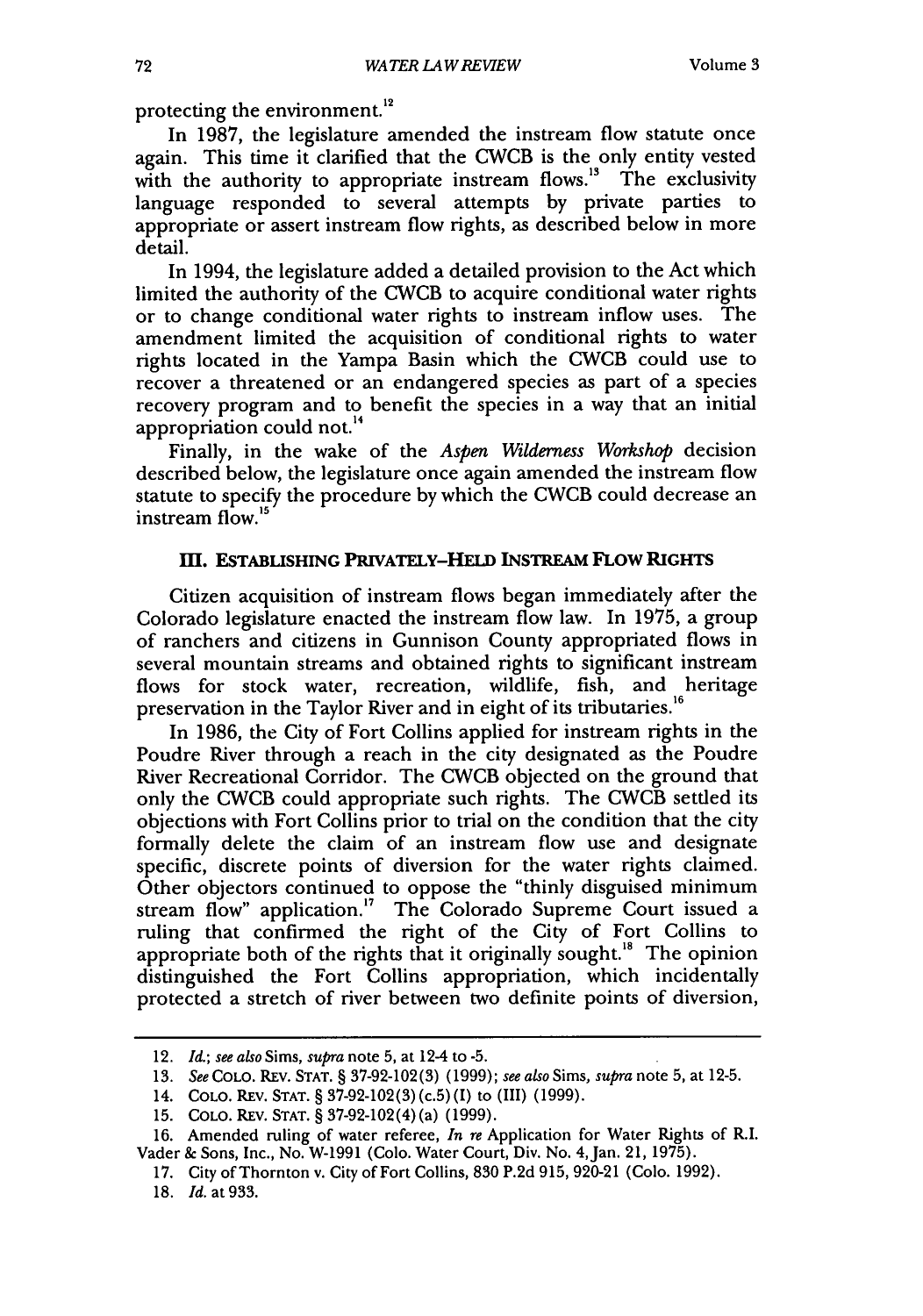from the CWCB's instream flow right, which ordinarily signifies the complete absence of diversion structures.<sup>19</sup>

In 1992, the Colorado Supreme Court affirmed a water court decree to the Upper Gunnison River Water Conservancy District for a second fill of Taylor Park Reservoir for releases to produce fishery<br>habitat, rafting flows, and supplemental irrigation supplies.<sup>20</sup> The habitat, rafting flows, and supplemental irrigation supplies.<sup>20</sup> CWCB opposed the application, but here, too, withdrew its opposition once the water district limited its application to use of previously stored waters for instream uses within a defined stream reach. The court based its affirmation of the water court on the fact that the water district controlled river water by storage and release to accomplish the designated beneficial uses, uses distinct from the CWCB instream flow right purposes.<sup>21</sup> Interestingly, the court affirmed the water district's right on the basis that it provided year-round protection to the fishery, while the CWCB right only protected fish for short periods of time. In the eyes of a CWCB attorney, these cases:

illustrate an alternative type of instream flow right recognized in Colorado. The alternative instream flow right is not equivalent to the CWCB's instream flow rights since it apparently cannot exist in the absence of diversion structures. Nonetheless, this right does allow parties to claim an instream use of water if the applicant can prove that previously diverted water is being used instream for a beneficial purpose.

Because these decisions postdated the amendment of the instream flow statute giving the CWCB an "exclusive" right to appropriate, this alternative type of instream flow right apparently remains viable to this  $d$ av. $^{24}$ 

#### **IV. ENFORCING THE STATE'S** INSTREAM **FLOW RIGHTS**

While on its face the instream flow program was a nearrevolutionary development in Colorado water law, the program soon received a variety of harsh criticisms from citizens' organizations,

<sup>19.</sup> Id. at 931.

<sup>20.</sup> Board of County Comm'rs v. Upper Gunnison River Water Conservancy Dist., 838 P.2d 840, 847, 856 (Colo. 1992).

<sup>21.</sup> *Id.* at 854.

<sup>22.</sup> *Id.*

<sup>23.</sup> Sims, *supra* note 5, at 12-6.

<sup>24.</sup> In *Board of County Commissioners v. Collard,* the Colorado Supreme Court upheld the validity of a private instream flow right acquired prior to enactment of the statutory exclusivity language, turning back a collateral attack on the water court's subject matter jurisdiction to grant that water right without endorsing the court's reasoning. *Board of County Comm'rs v. Collard,* 827 P.2d 546, 549, 551-53 (Colo. 1992); *see generally* Christopher H. Meyer, *Instream Flows: Integrating New Uses and New Players Into the Prior Appropriation System,* INSTREAM FLOW PROTECTION IN THE WEST (Lawrence J. MacDonnell & Teresa A. Rice, eds., rev. ed., 1993); Lori Potter, *People Preserving Rivers: The Public and its Changing Role in Protecting Instream Flows,* INTREAM FLOW PROTECTION IN THE WEST (Lawrence J. MacDonnell & Teresa A. Rice, eds., rev. ed., 1993).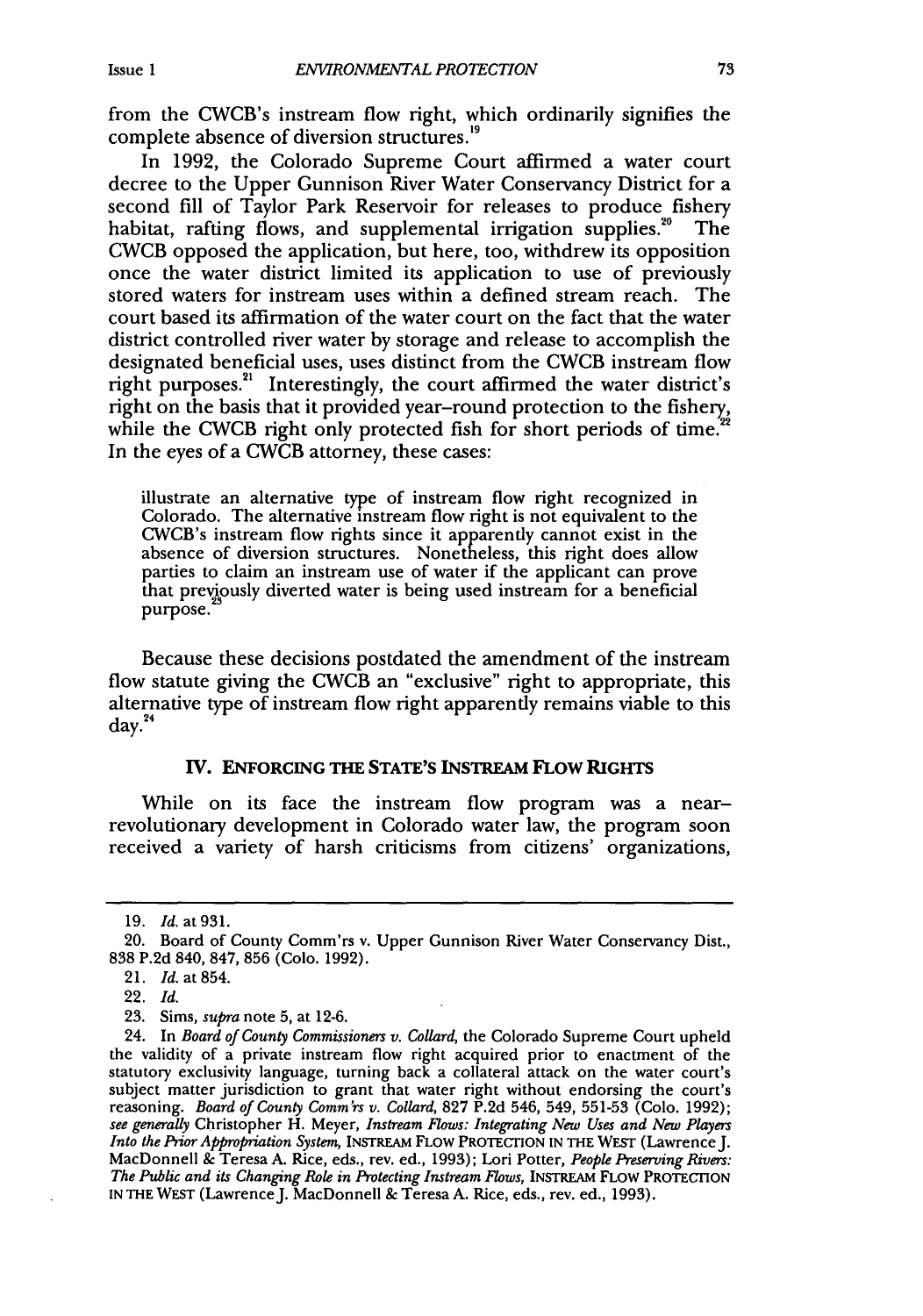fishing groups, and environmental organizations. These groups criticized the program for appropriating very minimal rates of flow and for limiting the purposes of the appropriations to preserving cold water fisheries, while ignoring other instream uses such as rafting, maintaining riparian and wetland vegetation, aesthetics, and channel maintenance.

Organizations and individuals also scrutinized the CWCB for deciding not to enforce or to protect its instream flow rights in a number of instances. The CWCB's decisions to reduce or not to enforce its decreed instream flow rights gave rise to several instances of citizens' organizations taking enforcement action to the courts on their own.<sup>25</sup> These types of actions culminated in a direct challenge to the CWCB's authority to reduce an instream flow by failing to enforce the full effect of the right when a developer's plans to consume water would have reduced the CWCB's right below the decreed amount.

In *City of Aurora v. Division Engineer for Water Division Number 5,26* the Colorado Mountain Club and Holy Cross Wilderness Defense Fund opposed a change in the diversion points of conditional water rights for the Homestake II water project. The change would have moved the diversion points further upstream and deeper into a federal wilderness area. The stream reaches that the city's water rights would dewater were subject to decreed, junior instream flow rights held by the CWCB, but the CWCB did not oppose the change in point of diversion. The conservation groups argued that the CWCB's rights and the federal reserved water rights for the wilderness would be harmed by the diversions associated with the water project. The water court rejected the conservation groups' challenge for three reasons: (1) the CWCB withdrew its statement of opposition to the change; (2) the United States Forest Service did not oppose the change; and (3) the Forest Service had imposed bypass requirements on the affected reaches, and the CWCB retained lowered instream flow rights there.<sup>27</sup> The Colorado Supreme Court affirmed those aspects of the water court's holding but vacated an inconsistent ruling that the state instream flow rights be administered as senior to the changed points of diversion notwithstanding the findings just outlined.

The *City of Aurora* case squarely raised the question of citizens' standing to object to injury to the CWCB instream flow rights. The water court found that such standing existed, a finding not later appealed.

Likewise, a later case raising essentially the same issue received no definitive ruling by the Colorado Supreme Court.8 In *Aspen Wilderness*

<sup>25.</sup> *See, e.g.,* Lori Potter, *The Public's Role in the Acquisition and Enforcement of Instream Flows,* 23 LAND **&** WATERL. REv. 419, 429-31 (1988).

<sup>26.</sup> City of Aurora v. Division Engineer for Water Div. No. 5, 799 P.2d 33 (Colo. 1990).

**<sup>27.</sup>** *Id.* at **36.**

<sup>28.</sup> Aspen Wilderness Workshop, Inc. v. Hines Highlands Ltd. Partnership, 929 P.2d 718, 726 n.15 (Colo. 1996).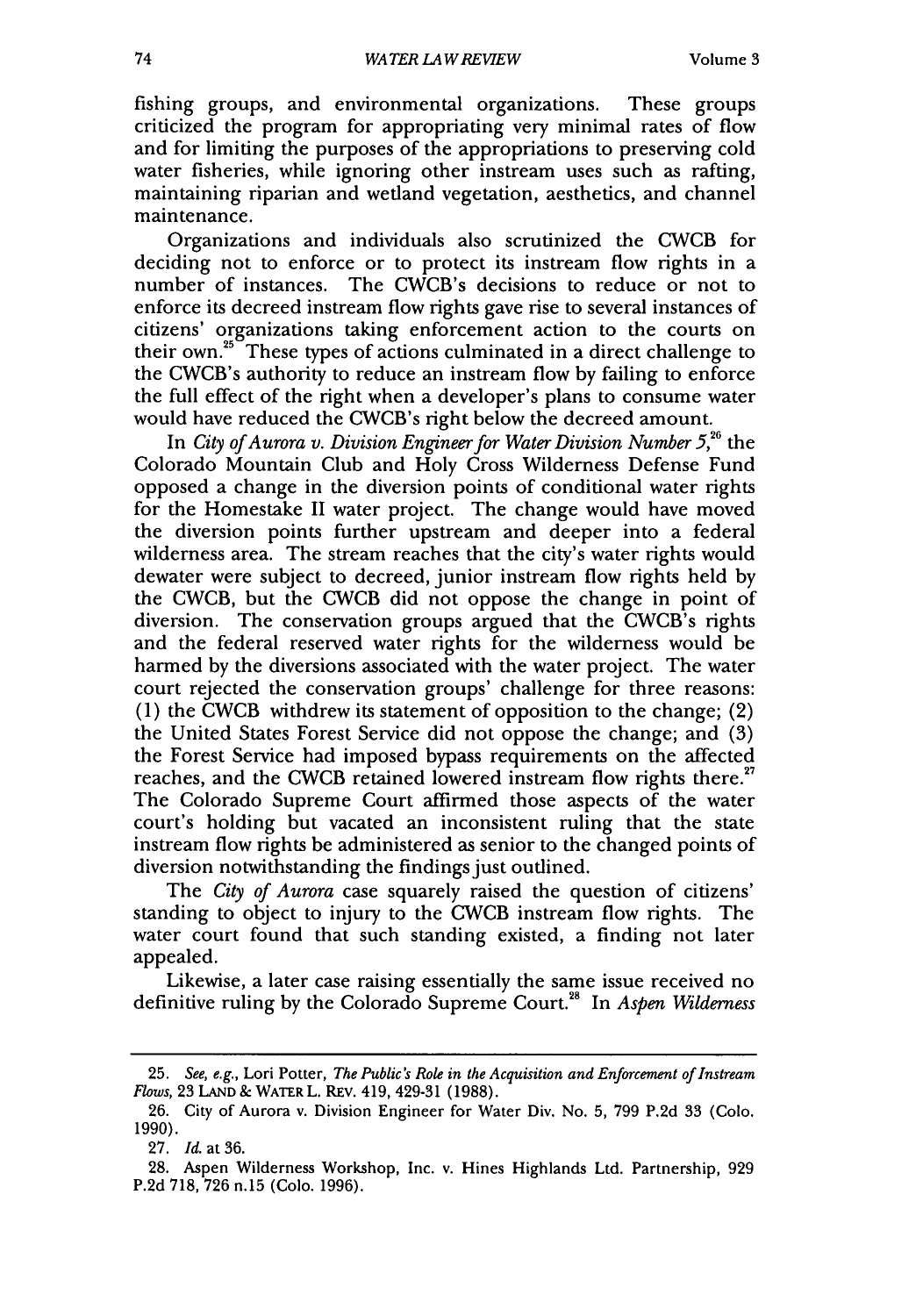*Workshop, Inc. v. Hines Highlands Limited Partnership, the court found* that "[t]he issue of whether the appellants have standing to assert injury to the CWCB's instream flow rights is not before us and we do not address it."<sup>29</sup> The court noted that the extent to which the citizens argued injury to the decreed instream flow rights remained unclear, but reasoned that since the CWCB was itself a party to the proceedings, had satisfied itself that its interests were being protected, and did not oppose entry of the decree, the argument of injury asserted by the citizens was unpersuasive. **30**

The CWCB's policies for enforcement of its instream flow rights came under direct attack in *Aspen Wilderness Workshop, Inc. v. Colorado* Water Conservation Board.<sup>31</sup> In that case, the CWCB held decreed instream flows on Snowmass Creek of 12 c.f.s. year-round.<sup>32</sup> Faced with a proposal by the Aspen Ski Company to increase snowmaking diversions from Snowmass Creek in the winter, the CWCB examined the year-round 12 c.f.s. flow and determined that, among other things, the winter flow could be reduced in amounts sufficient to allow the snowmaking proposal to proceed. $3<sup>3</sup>$  The Aspen Wilderness Workshop filed suit against the CWCB in Denver District Court pursuant to the State Administrative Procedure Act, arguing that the "decision not to enforce the full instream flow appropriation... amounted to a permanent relinquishment of a public instream flow right."<sup>34</sup> The district court held that the CWCB had acted within its power to modify its appropriation. Further, the court held that like any other water right holder, the CWCB need not enforce its rights or use a portion of its decreed right in excess of the amount needed. Any such correction by the CWCB did not require water court adjudication.<sup>35</sup>

The Aspen Wilderness Workshop argued on appeal that the CWCB breached a fiduciary duty to the public by failing to enforce the right as decreed.<sup>36</sup> The Colorado Supreme Court agreed. The court found that the statutory provision authorizing the instream flow program limited the CWCB's authority in two important respects. First, it burdened the Board's actions by "creating a unique statutory fiduciary duty between the Board and the people of the state so that the Board may only appropriate the ... minimum amount of water necessary to preserve the natural environment."<sup>37</sup> Second, once the CWCB adjudicated the minimum stream flow required to preserve the natural environment, it was required to fulfill its unique statutory responsibility to the public by administering its water rights

32, *Id.* at 1260.

37. *Id.* at 1256-57.

<sup>29.</sup> *Id.*

<sup>30.</sup> *Id.* at 726.

<sup>31.</sup> Aspen Wilderness Workshop, Inc. v. Colorado Water Conservation Bd., 901 P.2d 1251 (Colo. 1995).

<sup>33.</sup> *Id.* at 1255.

<sup>34,</sup> *Id.*

*<sup>35.</sup> Id.* at 1256.

<sup>36.</sup> *Aspen Wilderness Workshop,* 901 P.2d at 1255.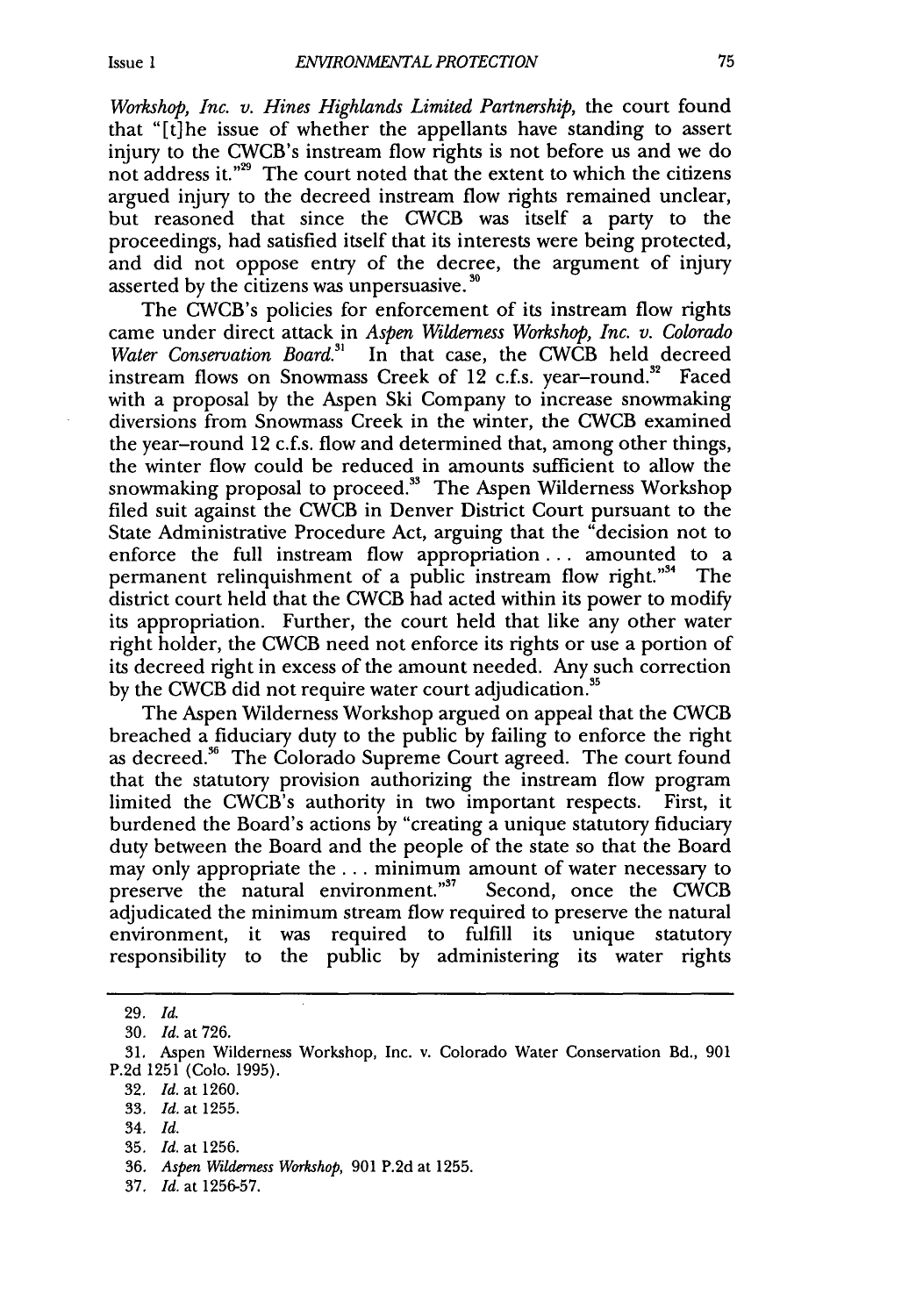accordingly.38 If the CWCB determined that a previously adjudicated right needed change in order to maintain necessary stream flows, it could return to the water court to change the decree. But until and unless that determination and change had been made, the supreme court agreed that the CWCB's fiduciary duty to the public barred it from administratively relinquishing a portion of the instream flow decreed for the benefit of the public.<sup>3</sup>

The *Aspen Wilderness Workshop* decision precipitated the 1996 amendments to the instream flow law. The decision and the later statutory modification also caused a flurry of agency rule-making to establish procedures for appropriation, for modification of instream flows, and for addressing the related issue of when an instream flow could be modified by inundation."

#### V. **THE QUEST FOR A PUBLIC INTEREST REVIEW OF WATER RIGHT APPLICATIONS**

Most Western states' water codes require that the entity vested with power to review and grant water rights applications ensure the right will conform with the public interest or public welfare.<sup>41</sup> Such provisions allow denial of water right applications if approval runs contrary to the public interest.

Lacking such a public interest condition in the 1969 Act, a coalition of fishing, environmental, and citizens' groups attempted to establish one as a matter of common law as part of their challenge to a major trans-basin diversion from the Gunnison Basin to the Front Range.<sup>42</sup> While these objectors prevailed in arguing that the application should be denied as speculative, both the water court and the Colorado Supreme Court ruled that a water court is not required to consider the environmental factors such as effects on wildlife habitat, recreation, water quality, and property values in determining whether the applicant had proved that the water would be put to beneficial use.<sup>5</sup> The crux of the objectors' argument was that the The crux of the objectors' argument was that the trans-basin diversion, known as the Union Park project, would have widespread and adverse impacts on the fisheries, wildlife habitat, recreation, tax base, and general quality of life in the Gunnison Basin.<sup>44</sup> Both courts flatly rejected this objection, holding that "[t]he limited inquiry required to determine whether to issue a conditional rights decree in this case does not include evaluation of environmental

**<sup>38.</sup>** *Id.*

<sup>39.</sup> *See* Lori Potter, *Putting Some Teeth in Public Enforcement: The Colorado Supreme Court's Decision in the Snowmass Creek Case,* 17 U. DENV. WATER CT. RPTR. 1, 2 (1995-96).

<sup>40.</sup> *See2* COLO. **CODE** REGs. § 408-2 **(1998).**

<sup>41&#</sup>x27; Lori Potter, *The Public's Role in the Acquisition and Enforcement of Instream Flows,* 23 **LAND &** WATER L. REv. 419, 432 (1988).

<sup>42.</sup> Board of County Comm'rs v. United States, 891 P.2d 952, 971 (Colo. 1995).

<sup>43.</sup> Id. at 973.

<sup>44.</sup> Id. at 971.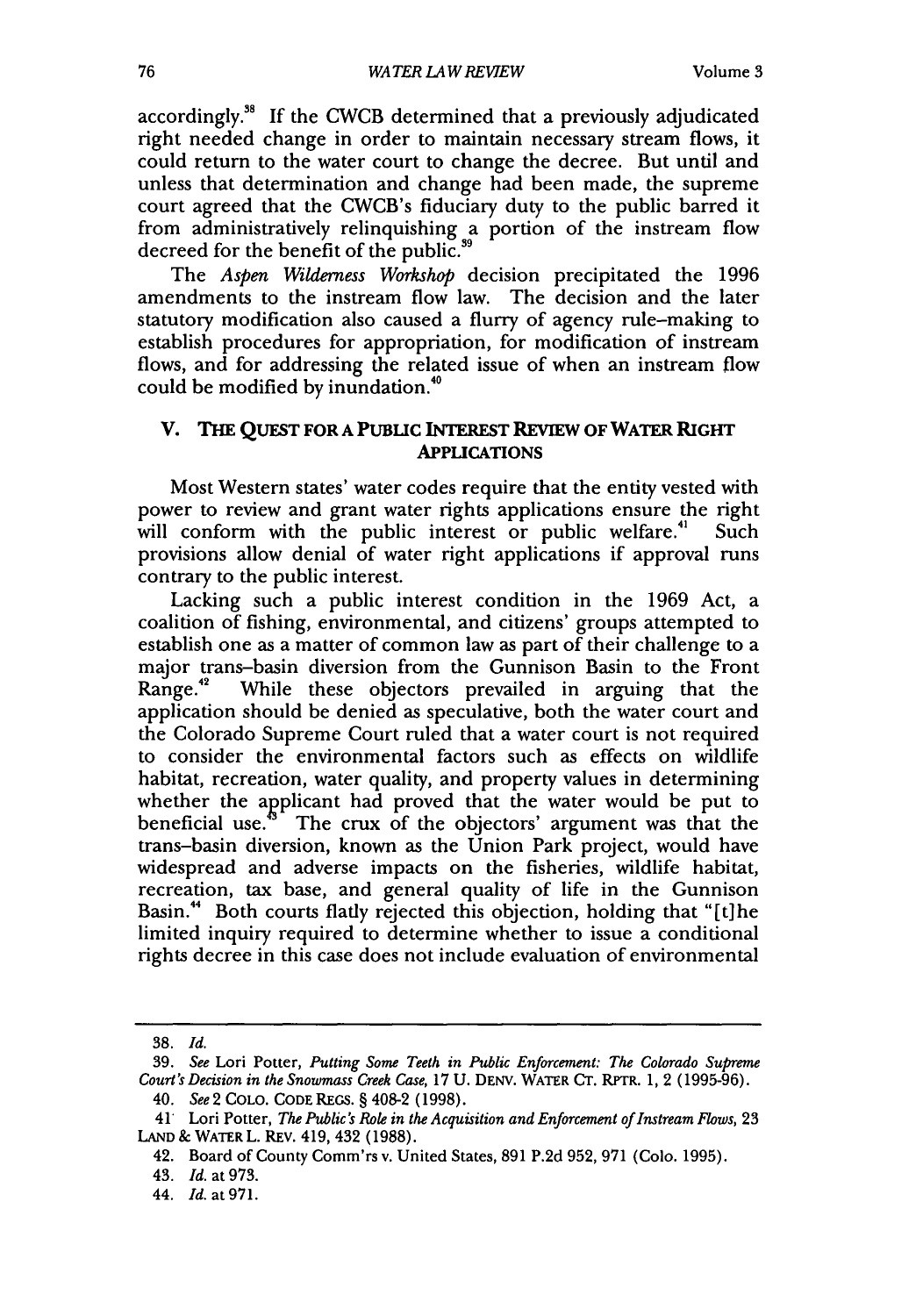factors." $45$  The court specifically rejected arguments that the statutory definition of beneficial use encompassed the public policy of protecting the environment. Rather, it found that the statutory provision providing for instream flow protection through the CWCB program was the mechanism whereby the state could protect the interests of concerned citizen objectors.<sup>46</sup> In sum, the supreme court directed the objectors' concerns back to the legislature. The justices stated that:

[w]e have consistently recognized that the General Assembly has acted to preserve the natural environment by giving authority to the Colorado Water Conservation Board to appropriate water to maintain the natural environment, and we will not intrude into an area where legislative prerogative governs. The degree of protection afforded the environment and the mechanism to address state appropriation of water for the good of the public is the province of the General Assembly and the electorate.

Conceptually, a public interest theory is in conflict with the doctrine of prior appropriation because a water court cannot, in the absence of statutory authority, deny a legitimate appropriation based on public policy. Arapahoe County offered evidence that it intended to divert water for municipal use; this use of water has always been priority over other competing beneficial uses by the General Assembly. [The objectors] do not cite any authority that authorizes a water court to deny an application for a conditional decree because of environmental concerns, and we reject [their] invitation to create a complex system of common law to balance competing public interests.

#### **VI. THE TWO LrTLE** WORDS THAT **CAN'T** BE **SPOKEN**

Many Western hands have been wrung over the prospect that Colorado water rights would someday be argued as subject to the doctrine of the public trust.<sup>48</sup> The dreaded day has not come to pass here, however. The plaintiffs in *Aspen Wilderness Workshop v. Colorado Water Conservation Board* were careful to base their challenge to the CWCB's inaction upon a statutory fiduciary duty and not a common law notion of the public trust.<sup>49</sup> Nonetheless, the dissent went out of its way to state that "[t] his court has never recognized the public trust

<sup>45.</sup> *Id.*

<sup>46.</sup> *Id.*

<sup>47.</sup> *Board of County Comm'rs,* 891 P.2d at 972-73.

<sup>48.</sup> *See generally* Harrison C. Dunning, *Instream* Flows *and the Public Trust,* INSTREAM FLOW PROTECTION IN THE WEST 4-1 (Lawrence J. MacDonnell & Teresa A. Rice, eds., rev. ed., 1993).

<sup>49.</sup> Aspen Wilderness Workshop, Inc. v. Colorado Water Conservation Bd., 901 P.2d 1251, 1255 (Colo. 1995).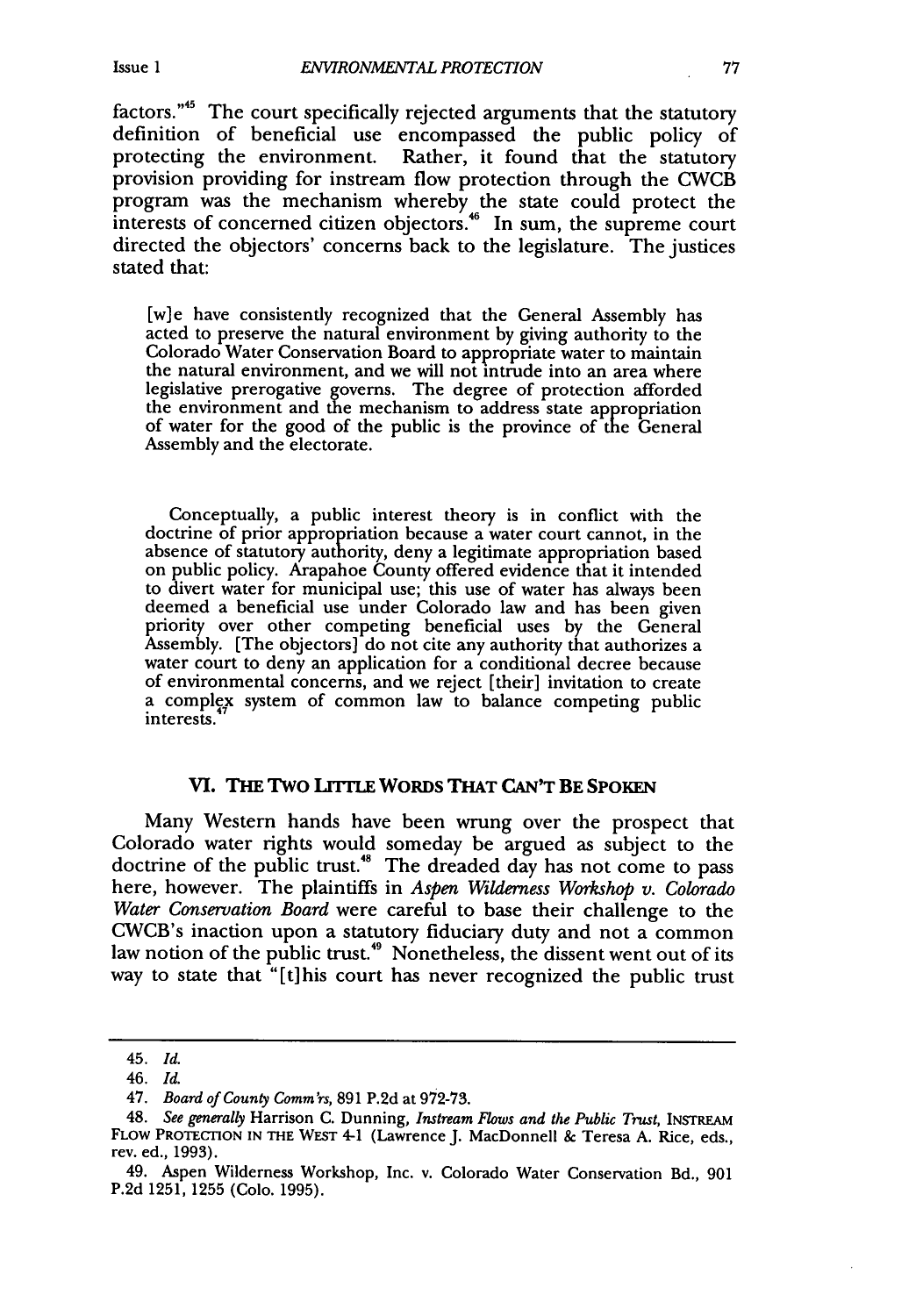doctrine with respect to water."<sup>50</sup> The dissent argued that "the concept" of a public trust has no independent content.... Where the legislature has provided statutory directives for the management and protection of public resources, those statutory duties comprise all the responsibilities which defendants must faithfully discharge."<sup>51</sup> Thus, in the dissent's view, the CWCB's statutory responsibilities and its public trust obligations—if any—were coterminous.

In defense of a charge of criminal trespass against boaters who rafted through private property, the public trust was advanced as the basis of a use right to float through the property and to touch the bed and banks of the river.<sup>55</sup> The Colorado Supreme Court made short work of the argument, concluding that the common law rule giving the riparian land owner title to the stream bed and banks was "of more force and effect"<sup>54</sup> than the public trust principle. Again, the court noted that the argument in essence sought a change in longestablished judicial precedent and, therefore, needed to be taken to the legislature.

#### **VII. IMPORTING WATER QUALITY CONSIDERATIONS INTO WATER RIGHTS MATTERS**

The Colorado Supreme Court addressed the relationship between water quality and appropriative rights in detail in *City of Thornton v. Bijou Irrigation Co.*<sup>56</sup> where it held that the water court was explicitly required to consider water quality issues only in the case of an exchange whereby water was being actively substituted into the stream for the use of other appropriators.<sup>57</sup> An appropriator who alleges water quality impacts as a result of appropriative depletion, rather than substandard discharge or supply water, receives no relief under the present system.<sup>58</sup> The court stated that by requiring maintenance of sufficient volume in the stream to preserve the effluent limits of a downstream appropriator, a water court effectively would be creating a private instream flow right for waste dilution, which the instream flow statute did not allow.<sup>59</sup>

The extent and nature of water quality considerations which are relevant to diligence applications, exchanges, and applications to make conditional rights absolute are at issue in a case litigated in

59. *Id.* at 93.

<sup>50.</sup> *Id.* at 1263 (Mullarkey, J., dissenting).

<sup>51.</sup> *Id.* (quoting Sierra Club v. Block, 622 F. Supp. 842, 866 (D. Colo. 1985)) (internal quotation marks omitted).

<sup>52.</sup> *Id.*

<sup>53.</sup> People v. Emmert, 597 P.2d 1025, 1027 (Colo. 1979).

<sup>54.</sup> *Id.*

<sup>55.</sup> *Id.*

<sup>56.</sup> City of Thornton v. Bijou Irrigation Co., 926 P.2d 1 (Colo. 1996).

<sup>57.</sup> *Id.* at 92.

**<sup>58.</sup>** *Id.*